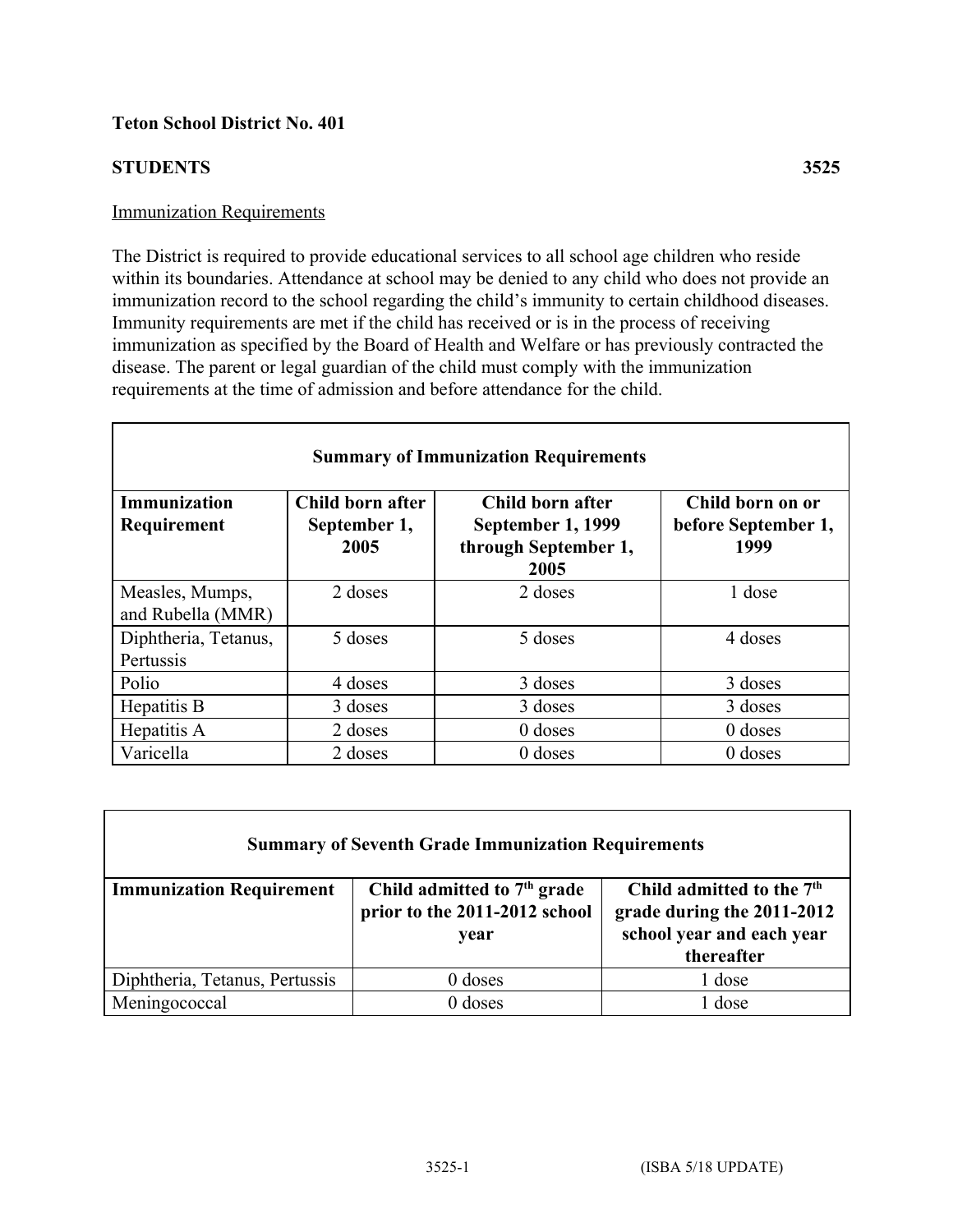## Immunization Certification

The immunization record must be signed by a physician, physician's representative, or another licensed health care professional including an osteopath, nurse practitioner, physician's assistant, licensed professional nurse, registered nurse, and pharmacist stating the type, number, and dates of the immunizations received.

#### Intended Immunization Schedule

The schedule of intended immunizations statement must be provided by the parent or legal guardian of a child who is in the process of receiving or has been scheduled to receive the required immunizations. A form is provided by the Department of Health and Welfare or a similar one may be used provided it includes the following information:

- 1. Name and date of birth of child;
- 2. School and grade child is enrolling in and attending;
- 3. Types, numbers, and dates of immunizations to be administered;
- 4. Signature of the parent, custodian, or legal guardian; and
- 5. Signature of a licensed health care professional providing care to the child.

Children admitted to school and failing to continue the schedule of intended immunizations will be excluded from school until documentation of administration of the required immunizations is provided by the child's parent, custodian, or legal guardian.

## **Exemptions**

- 1. Any child who submits a certificate signed by a physician licensed by the State Board of Medicine stating the physical condition of the child is such that all or any of the required immunization would endanger the life or health of the child is exempt from the immunization requirements;
- 2. Any minor child whose parent or guardian submits a signed statement to school officials stating their objections on religious or other grounds is exempt from the immunization requirements. The parent or guardian can use a form provided by the District or submit a written, signed statement that the District will attach to the form; and
- 3. A child who has laboratory proof of immunity to any of the childhood diseases listed above will not be required to be immunized for that disease; and
- 4. A child who has had varicella (chickenpox) diagnosed by a licensed physician upon personal examination will not be required to be immunized for the disease provided they submit a signed statement from the diagnosing physician.